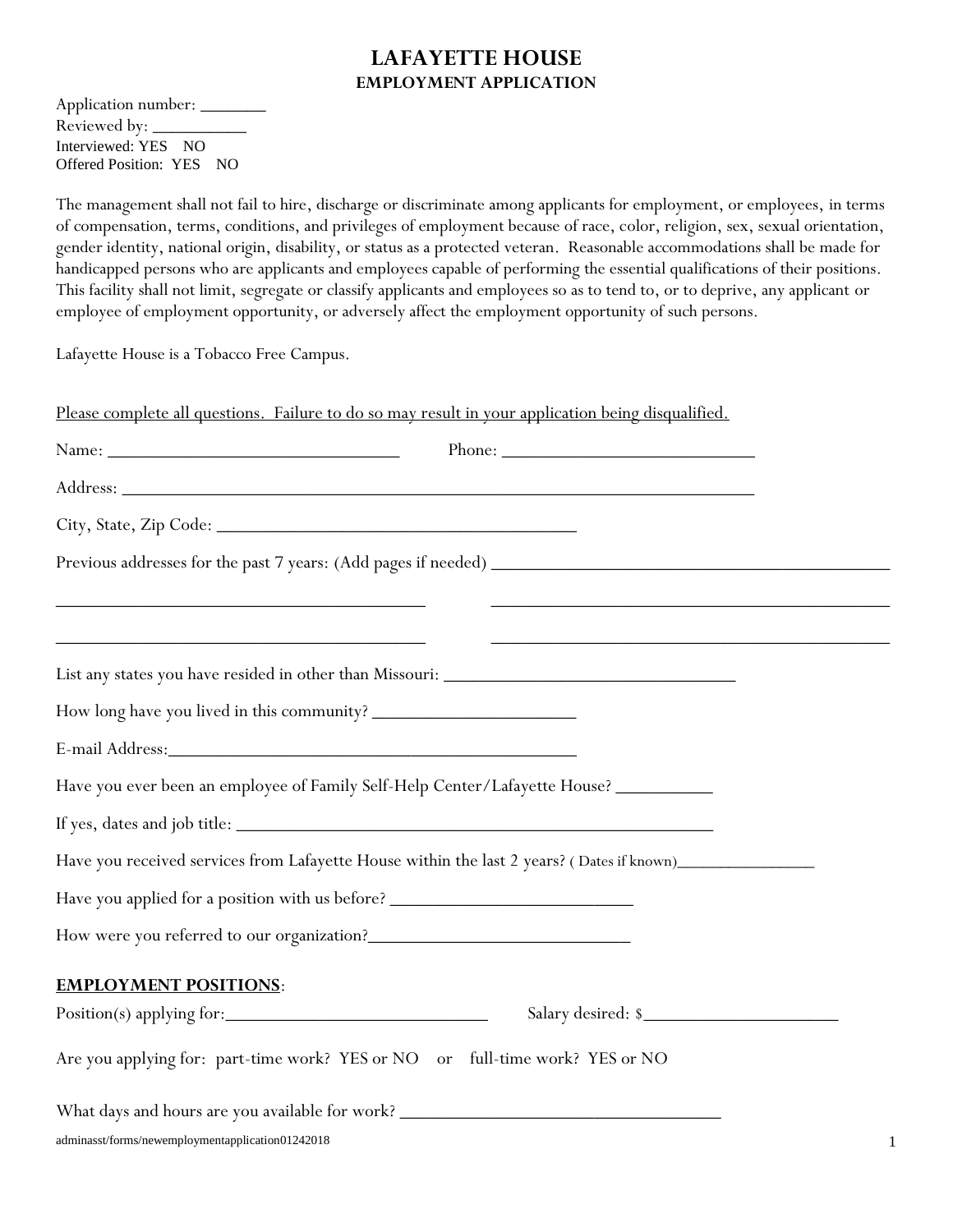| If hired, on what date can you start working? ___ / ___ / ___                                                  |                               |                                                                                                |
|----------------------------------------------------------------------------------------------------------------|-------------------------------|------------------------------------------------------------------------------------------------|
| Can you work on the weekends? YES or NO                                                                        |                               |                                                                                                |
| Can you work evenings? YES or NO or midnights? YES or NO                                                       |                               |                                                                                                |
|                                                                                                                |                               |                                                                                                |
| <b>EDUCATION:</b>                                                                                              |                               |                                                                                                |
| Do you have a high school diploma or GED? YES______ NO______                                                   |                               |                                                                                                |
|                                                                                                                |                               | Name of School City, State <b>Degree?</b> Y/N Major?                                           |
|                                                                                                                |                               |                                                                                                |
| Additional training including License and/or Certifications: (Provide State, License #, and Exp. Date):        |                               |                                                                                                |
|                                                                                                                |                               |                                                                                                |
|                                                                                                                |                               |                                                                                                |
|                                                                                                                |                               |                                                                                                |
|                                                                                                                |                               |                                                                                                |
| <b>EMPLOYMENT RECORD:</b>                                                                                      |                               |                                                                                                |
| Are you currently employed?                                                                                    |                               |                                                                                                |
|                                                                                                                |                               | Must complete Release of Information Authorization (Page 5) - Please list at least 3 employers |
| Please list ALL previous/current Employers, or at least all for the last five years beginning with the present |                               |                                                                                                |
| or most recent.                                                                                                |                               |                                                                                                |
| $\bullet$                                                                                                      |                               |                                                                                                |
|                                                                                                                |                               |                                                                                                |
|                                                                                                                |                               |                                                                                                |
|                                                                                                                |                               |                                                                                                |
|                                                                                                                |                               |                                                                                                |
| Supervisor name:                                                                                               |                               |                                                                                                |
| May we contact previous employer?                                                                              | <b>YES</b><br>NO <sub>1</sub> |                                                                                                |
|                                                                                                                |                               |                                                                                                |
| Address: Phone: Phone: Phone:                                                                                  |                               |                                                                                                |
|                                                                                                                |                               |                                                                                                |
| Ending salary: \$__________________per hr/mo/yr Hours worked per week:___________                              |                               |                                                                                                |
| Job title: Duties: Duties: Duties:                                                                             |                               |                                                                                                |
|                                                                                                                |                               |                                                                                                |
|                                                                                                                |                               |                                                                                                |
| May we contact previous employer? YES                                                                          | NO <sub>1</sub>               |                                                                                                |
| adminasst/forms/newemploymentapplication01242018                                                               |                               |                                                                                                |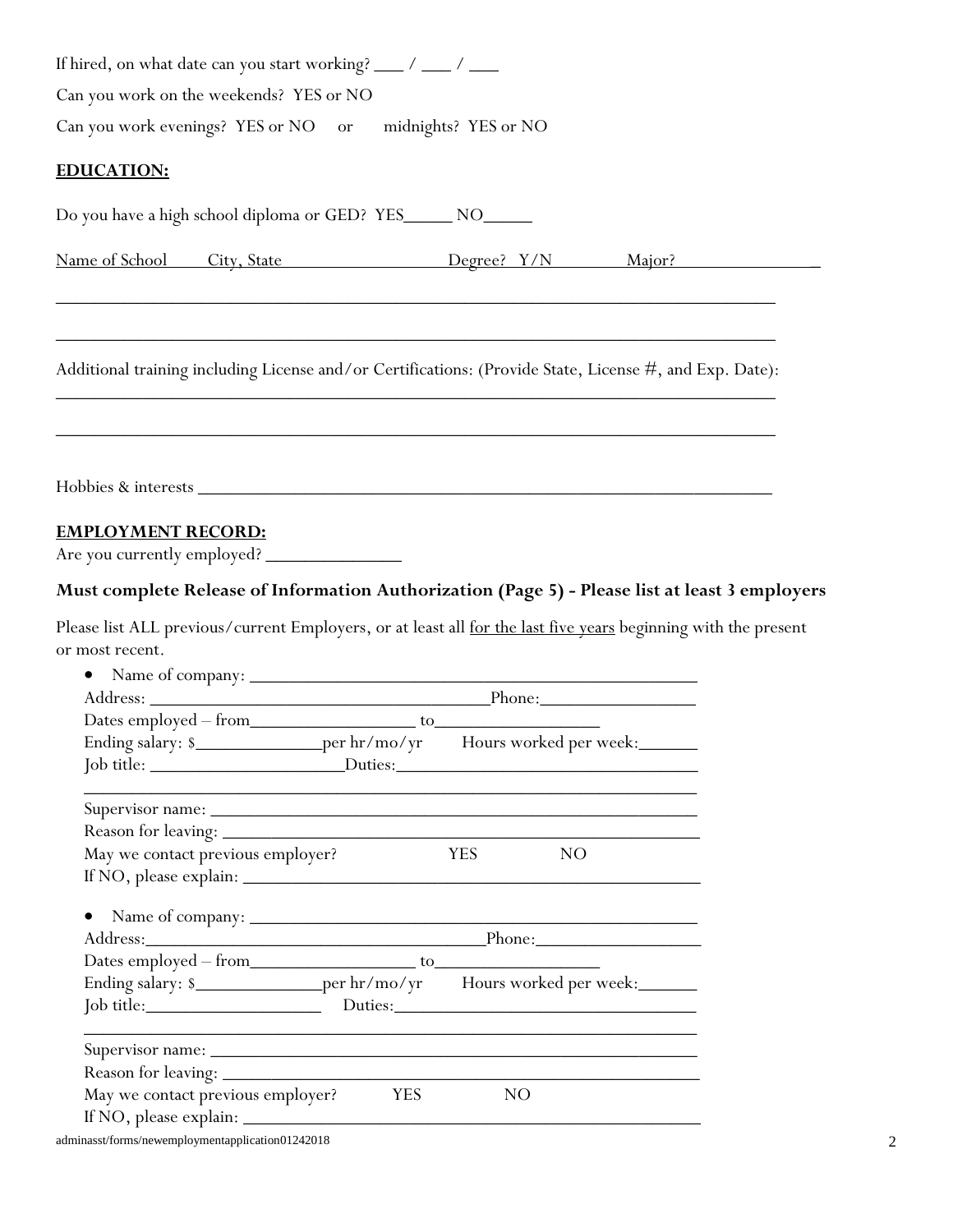|                                                                                                            | Ending salary: \$__________________per hr/mo/yr Hours worked per week:___________                                     |  |
|------------------------------------------------------------------------------------------------------------|-----------------------------------------------------------------------------------------------------------------------|--|
|                                                                                                            |                                                                                                                       |  |
|                                                                                                            | <u> 1990 - Johann John Stone, market fan de Fryske kunsten it fan de fan de Fryske kunsten fan de Fryske kunsten </u> |  |
|                                                                                                            | Supervisor name:                                                                                                      |  |
| May we contact previous employer? YES NO                                                                   |                                                                                                                       |  |
|                                                                                                            |                                                                                                                       |  |
|                                                                                                            |                                                                                                                       |  |
|                                                                                                            |                                                                                                                       |  |
|                                                                                                            |                                                                                                                       |  |
|                                                                                                            | Ending salary: \$__________________per hr/mo/yr Hours worked per week:___________                                     |  |
|                                                                                                            |                                                                                                                       |  |
|                                                                                                            |                                                                                                                       |  |
|                                                                                                            | Supervisor name:                                                                                                      |  |
|                                                                                                            |                                                                                                                       |  |
|                                                                                                            |                                                                                                                       |  |
|                                                                                                            |                                                                                                                       |  |
|                                                                                                            |                                                                                                                       |  |
|                                                                                                            |                                                                                                                       |  |
|                                                                                                            |                                                                                                                       |  |
|                                                                                                            |                                                                                                                       |  |
|                                                                                                            |                                                                                                                       |  |
| May we contact previous employer?<br>YES<br>NO<br><b>PERSONAL</b><br>Name <sub>.</sub>                     | Phone $#$                                                                                                             |  |
|                                                                                                            |                                                                                                                       |  |
|                                                                                                            |                                                                                                                       |  |
|                                                                                                            |                                                                                                                       |  |
| <b>Additional Information</b><br>1. Are you legally eligible to work in the U.S? Yes _________ No ________ | 2. Do you have or have you ever had a complaint filed against you with your state licensing registry?                 |  |
|                                                                                                            |                                                                                                                       |  |

Services? Yes \_\_\_\_\_\_\_\_ No \_\_\_\_\_\_\_ Unknown \_\_\_\_\_\_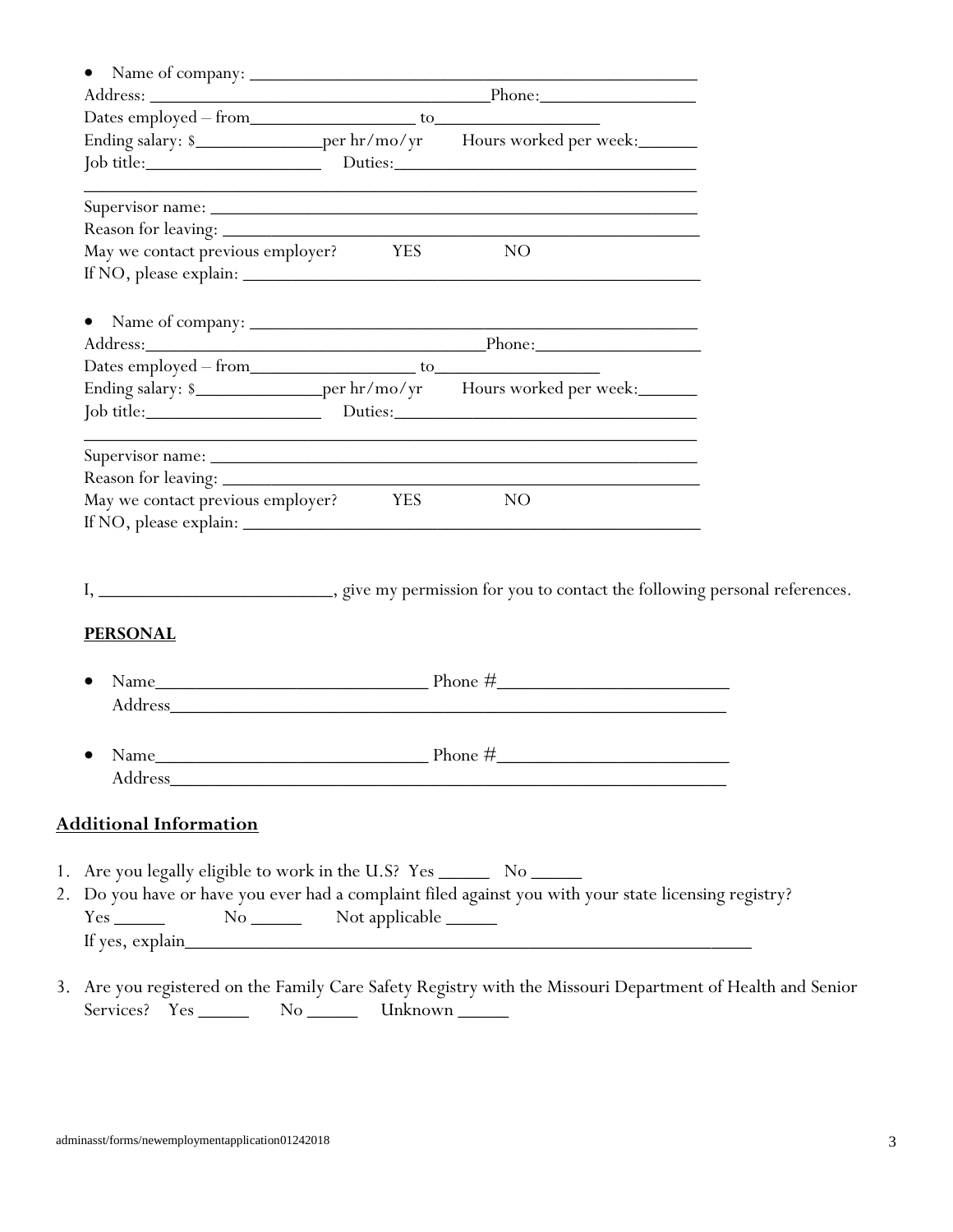- *As a provider of services for the Missouri Department of Mental Health and a licensed Child Care provider by the Missouri Department of Health and Senior Services all employees must meet eligibility requirement of these two entities. An applicant is ineligible for hire if applicant:*
	- *1. is listed on the DMH disqualification registry; or*
	- *2. is listed on the employee disqualification list of the Department of Health and Senior Services or Department of Social Services or*
	- *3. Has a disqualifying guilty plea, Nolo Contendere plea or conviction as outlined by the RSMo section 630.170.*

#### **Certification:**

I certify that all of the statements made in this application are true, correct and complete to the best of my knowledge and are made in good faith. I understand that any misinformation may be cause for disqualification or termination of employment.

If this application for employment is accepted, I understand and agree that the terms, conditions, compensation, benefits, hours, schedule and duration of my employment may be determined, changed and modified from time to time at the will of my Employer without limitation or condition.

I hereby authorize Lafayette House to request a criminal record review with the Missouri Highway Patrol.

\_\_\_\_\_\_\_\_\_\_\_\_\_\_\_\_\_\_\_\_\_\_\_\_\_\_\_\_\_\_\_\_\_\_\_\_\_\_\_\_ \_\_\_\_\_\_\_\_\_\_\_\_\_\_\_\_\_\_\_\_

I hereby authorize any person, corporation, or other organization listed above to furnish any information regarding me, as is necessary to determine my eligibility for employment. I hereby release such person, corporation, or other organization from any and all liability for releasing such information, if information is provided in good faith, with no malice intended. I further agree to abide by all rules and policies of Lafayette House.

I hereby acknowledge that I understand that Lafayette House participates in the United States Department of Homeland Security E-Verify program. The E-Verify program is an internet-based eligibility verification system operated by the U.S. Citizenship and Immigration Services. I understand that if I am hired, I must be able to prove my identity and my eligibility to work in the United States using forms of documentation deemed acceptable by the Bureau of Citizenship and Immigration Services. I acknowledge that failure to do so may constitute grounds for termination or an offer of employment rescinded.

Signature Date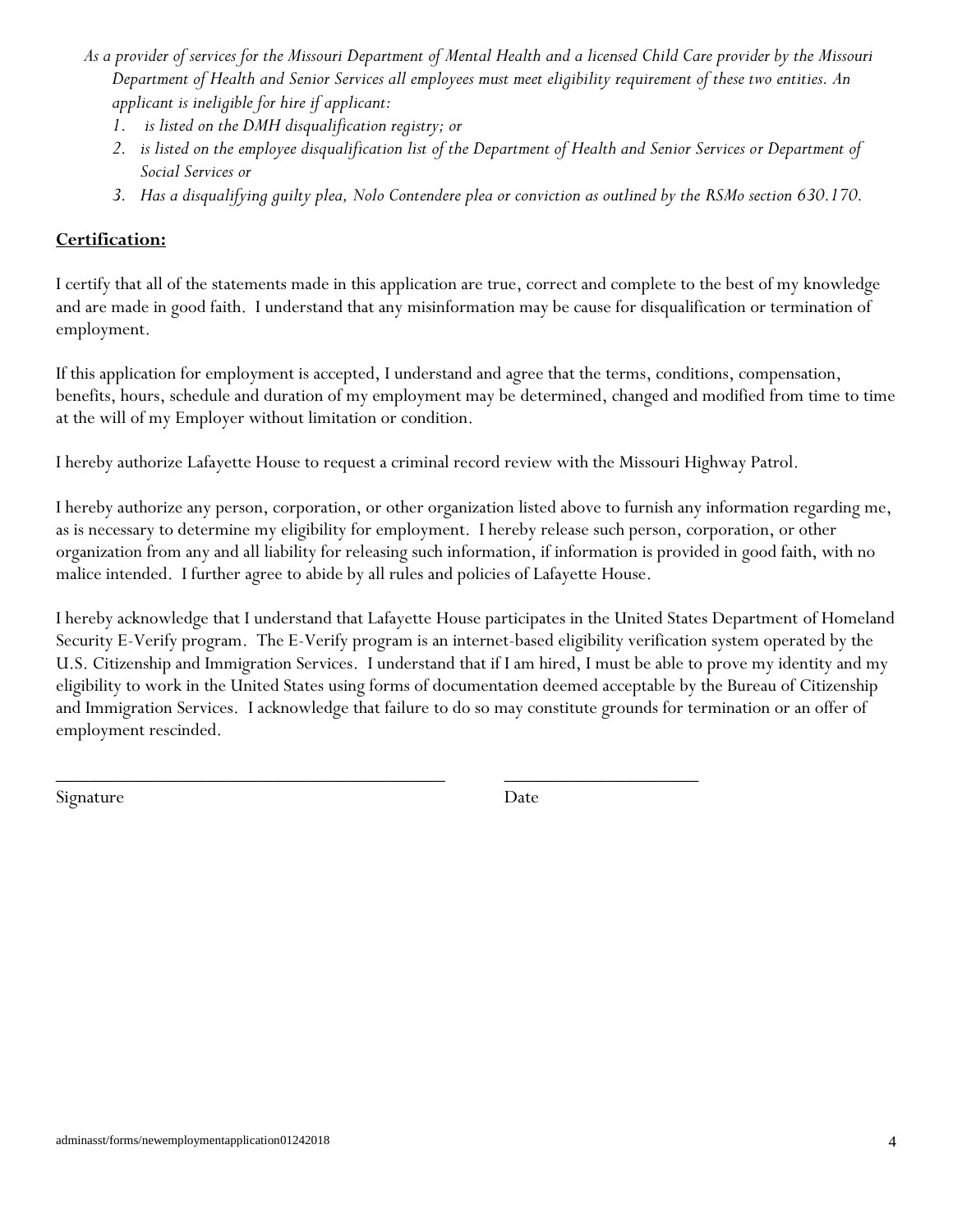#### **Lafayette House Release of Information Authorization - Employment**

(Please fill out for each previous employer that we may contact)

| By my signature below, I                                                                                                                                                                                                                                                                                     | .SSN                                             | , authorize |
|--------------------------------------------------------------------------------------------------------------------------------------------------------------------------------------------------------------------------------------------------------------------------------------------------------------|--------------------------------------------------|-------------|
| (print name)                                                                                                                                                                                                                                                                                                 |                                                  |             |
| Lafayette House<br>(your organization)                                                                                                                                                                                                                                                                       | to contact my former employer (list name below). |             |
|                                                                                                                                                                                                                                                                                                              |                                                  |             |
| for the purpose of discovering the nature and character of my prior employment at that organization.                                                                                                                                                                                                         |                                                  |             |
| Further, I understand and acknowledge that prior employment information will be used in the decision making process<br>related to my application for employment, and I forever release and hold harmless my prior employer from any liability<br>whatsoever related to such information as may be disclosed. |                                                  |             |

I have read, understand, and agree with the use and purpose of this release authorization.

Signature of Applicant Date

\_\_\_\_\_\_\_\_\_\_\_\_\_\_\_\_\_\_\_\_\_\_\_\_\_\_\_ \_\_\_\_\_\_\_\_\_

**\_\_\_\_\_\_\_\_\_\_\_\_\_\_\_\_\_\_\_\_\_\_\_\_\_\_\_\_\_\_\_\_\_\_\_\_\_\_\_\_\_\_\_\_\_\_\_\_\_\_\_\_\_\_\_\_\_\_\_\_\_\_\_\_\_\_\_\_\_\_\_\_\_\_\_\_\_\_\_\_\_\_\_\_\_\_\_\_\_\_\_\_\_\_\_\_**

## **Lafayette House Release of Information Authorization - Employment**

| By my signature below, I_              | ,SSN<br>authorize                                |
|----------------------------------------|--------------------------------------------------|
|                                        | (print name)                                     |
| Lafayette House<br>(your organization) | to contact my former employer (list name below). |
|                                        |                                                  |

for the purpose of discovering the nature and character of my prior employment at that organization.

Further, I understand and acknowledge that prior employment information will be used in the decision making process related to my application for employment, and I forever release and hold harmless my prior employer from any liability whatsoever related to such information as may be disclosed.

I have read, understand, and agree with the use and purpose of this release authorization.

Signature of Applicant Date

\_\_\_\_\_\_\_\_\_\_\_\_\_\_\_\_\_\_\_\_\_\_\_\_\_\_\_ \_\_\_\_\_\_\_\_\_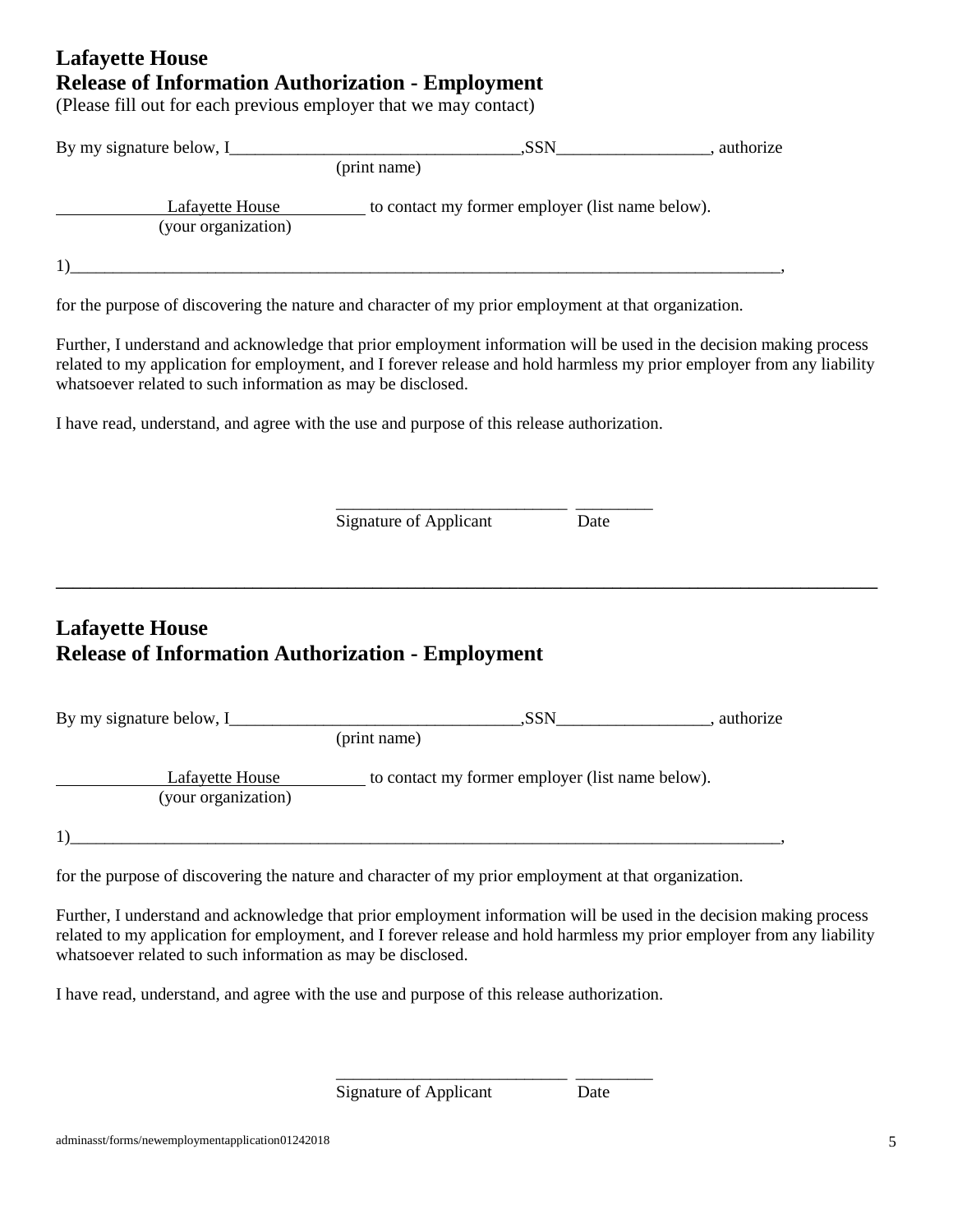## **Lafayette House Release of Information Authorization - Employment**

| (your organization)                                                                                                                                                                                                                                                                                          | Lafayette House to contact my former employer (list name below). |      |  |
|--------------------------------------------------------------------------------------------------------------------------------------------------------------------------------------------------------------------------------------------------------------------------------------------------------------|------------------------------------------------------------------|------|--|
|                                                                                                                                                                                                                                                                                                              |                                                                  |      |  |
| for the purpose of discovering the nature and character of my prior employment at that organization.                                                                                                                                                                                                         |                                                                  |      |  |
| Further, I understand and acknowledge that prior employment information will be used in the decision making process<br>related to my application for employment, and I forever release and hold harmless my prior employer from any liability<br>whatsoever related to such information as may be disclosed. |                                                                  |      |  |
| I have read, understand, and agree with the use and purpose of this release authorization.                                                                                                                                                                                                                   |                                                                  |      |  |
|                                                                                                                                                                                                                                                                                                              |                                                                  |      |  |
|                                                                                                                                                                                                                                                                                                              | <b>Signature of Applicant</b>                                    | Date |  |
|                                                                                                                                                                                                                                                                                                              |                                                                  |      |  |
| <b>Lafayette House</b><br><b>Release of Information Authorization - Employment</b>                                                                                                                                                                                                                           |                                                                  |      |  |
|                                                                                                                                                                                                                                                                                                              |                                                                  |      |  |
|                                                                                                                                                                                                                                                                                                              |                                                                  |      |  |
| (your organization)                                                                                                                                                                                                                                                                                          | Lafayette House to contact my former employer (list name below). |      |  |
| 1)                                                                                                                                                                                                                                                                                                           |                                                                  |      |  |

for the purpose of discovering the nature and character of my prior employment at that organization.

Further, I understand and acknowledge that prior employment information will be used in the decision making process related to my application for employment, and I forever release and hold harmless my prior employer from any liability whatsoever related to such information as may be disclosed.

\_\_\_\_\_\_\_\_\_\_\_\_\_\_\_\_\_\_\_\_\_\_\_\_\_\_\_ \_\_\_\_\_\_\_\_\_

I have read, understand, and agree with the use and purpose of this release authorization.

Signature of Applicant Date